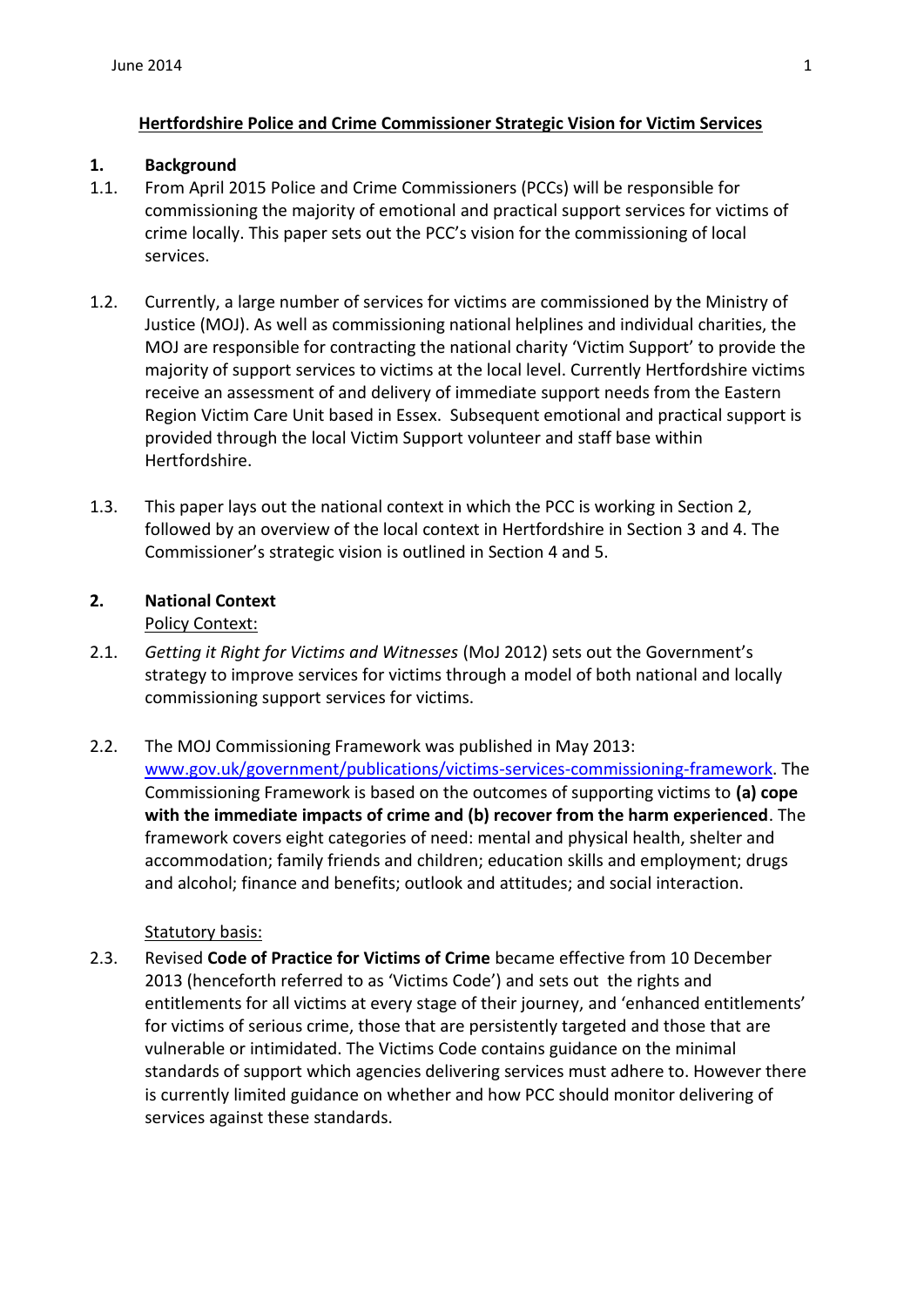2.4. **EU Directive on the Rights, Support and Protection of Victims of Crime Articles 8 and 9** (effective from November 2015) creates minimum standards for victim support services, and includes provisions for victims to be able to access services regardless of whether they have reported to the police.

# 3. **Who are the victims in Hertfordshire?**

- 3.1. In 2013/14 there were 53,359 crimes recorded in Hertfordshire<sup>1</sup> and of these crimes, 19,376 victims were referred on to the current victim service provider; Victim Support. Victim Support then reviewed these referrals and where appropriate, made contact with victims directly to offer additional support.
- 3.2. Work is currently being undertaken by the County Community Intelligence Unit (HCC) to identify and profile victims of crime in Hertfordshire. This should enable us to detect trends in victimisation and offer suggestions for future work on early intervention to prevent individuals or communities from becoming victims of crime. National surveys suggest that at least one in five people in the country are victims of crime each year.
- 3.3. The Victims Code (2013,p4) defines victims of crime as: *'a person who has suffered harm, including physical, mental or emotional harm or economic loss which was directly caused by criminal conduct'* and *'a close relative (spouse, partner, relatives in direct line, siblings or dependents) of a person whose death was directly caused by criminal conduct'. This definition will be adopted by Hertfordshire to identify victims of crime.*
- 3.4. The above definition will form the bedrock for work on victims in Hertfordshire. However it is also recognised that the impact of crime can also be felt by those people who are indirectly affected by criminal conduct, such as parents, spouses, partners, children, siblings and close friends.
- 3.5. We also know that not everyone reports crime, and some are victims of non-crime in the current system (such as anti-social behaviour). These people may still need support to cope and recover and where victims may not be able to 'recover' our strategic aim is to create a system where they are supported to adjust.

# 4. **Current Provision of Support in Hertfordshire**

- 4.1. Emotional and Practical support, as well as Independent Domestic Violence services are provided through nationally commissioned services such as Victim Support , Herts Rape Crisis and Sexual Abuse Centre, and Herts Women's Centre. Hertfordshire Constabulary provide Independent Sexual Violence Advocacy (ISVA) services
- 4.2. The MOJ will continue to commission services nationally which provide local support for:
	- Victims of trafficking

**<sup>.</sup>**  $1$  At the time of writing, this is the unaudited crime figure for 2013/14.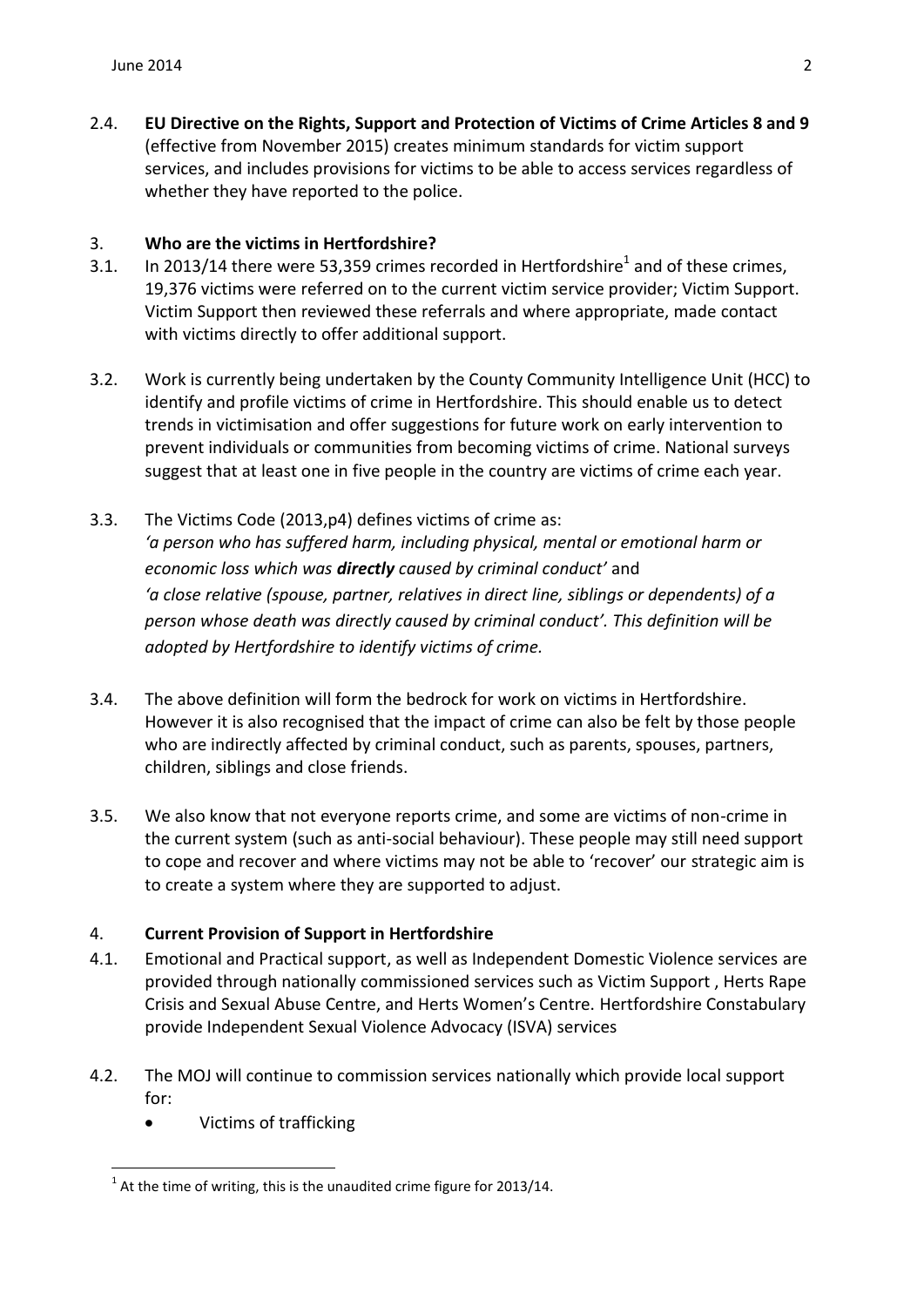- Those bereaved by homicide
- Victims of Rape (through Rape Support Centres)
- Witnesses at Court
- 4.3. At a local level, a wide range of partners provide services which support victims in Hertfordshire including domestic abuse centres such as refuges, support programmes, tenancy support services via housing associations, and support through health agencies. As such, the commissioning of services by the PCC should be seen as one part of a much broader range of support services commissioned by partners.
- 4.4. There are a number of specialist services which are provided to address specific needs. Some specialist services have complex funding arrangements at present and the PCC will review the current arrangements and consider whether re-commissioning of current services would be appropriate. For example, the provision of Independent Domestic Violence Advisors (IDVAs) is provided by both the Constabulary and Victims Support.
- 4.5. PCCs have been awarded by money from the MOJ to prepare for the local commissioning of services. Hertfordshire received £415,169 in 2013/14 which was divided into £338,323 for building capacity and preparing for local commissioning, and £76,846 for the preparation and commissioning of Restorative Justice (RJ) services. For the commissioning of services, the Hertfordshire PCC will receive £390,219 in 2014/15 and over £1.2million in 2015/16. While this is a significant proportion of the total money spent on services to support victims in Hertfordshire, it remains only a proportion as there are a number of partners and agencies which also commission or directly provide valuable support for victims. Our aim is to work closely with partners and, using the strategic vision outlined here, create an integrated victim management model in which services work together to deliver the best support for victims in need.

# 5. **Proposed Strategic Vision for Services Supporting Victims of crime in Hertfordshire**

- 5.1. This strategy proposes three high level principles under which commissioning priorities will be aligned. :
	- **Create resilient, safe communities**
	- **Clear Supportive Pathways**
	- **Integrated support for victims who have suffered or are at risk of serious harm, or have substantial needs**

#### **5.2. Create resilient, safe communities**

- 5.2.1. In resilient, safe communities there are low crime rates, high levels of confidence in policing and engaged communities with high numbers of witnesses. Much work is ongoing in the county to build such communities.
- 5.2.2. The multi-agency approach for some vulnerable groups at risk of crime is less well developed for example, those living in deprived/vulnerable localities, those with mental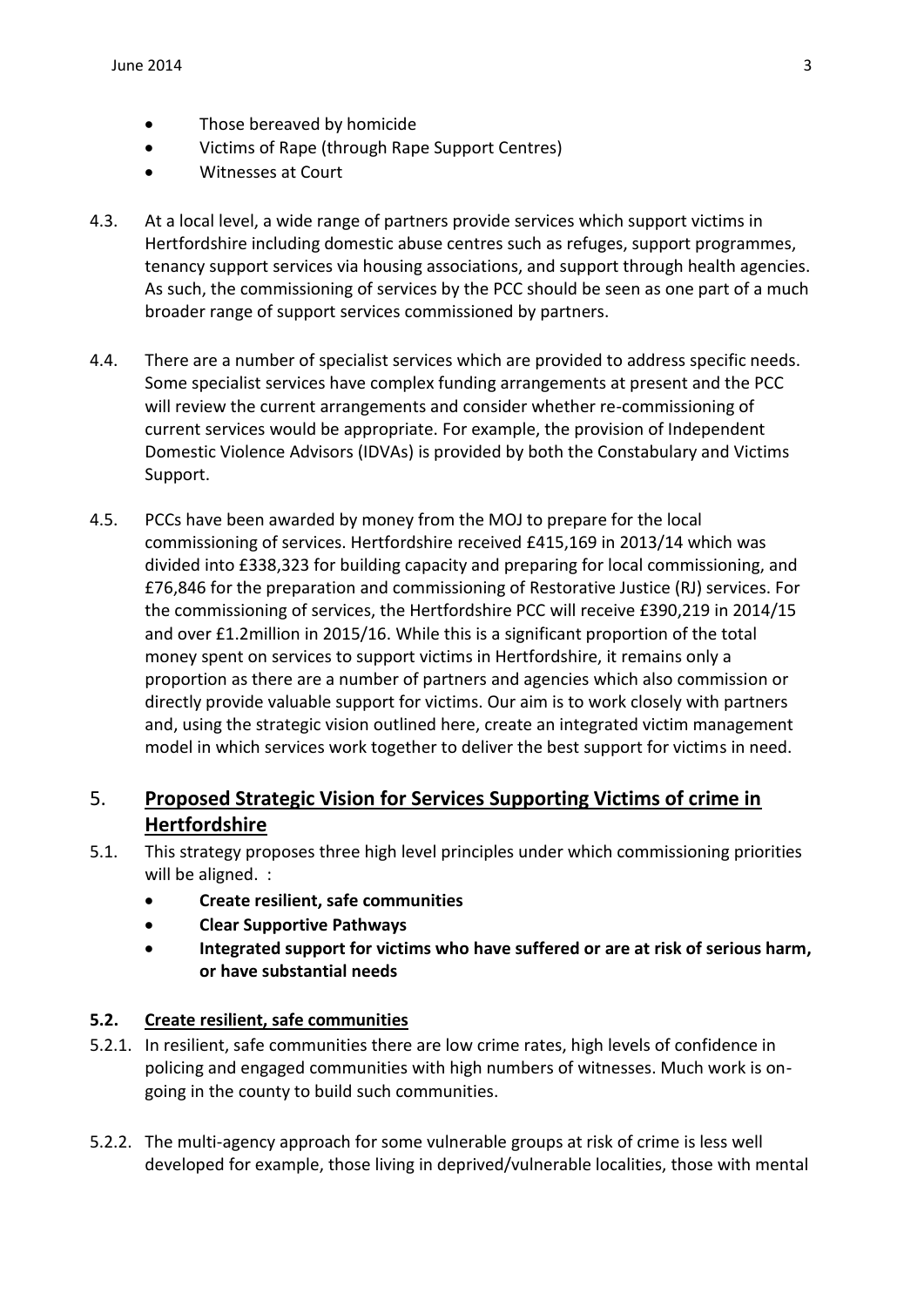illness, those with learning disabilities, the elderly or young, potential victims of hate crime, honour-based violence and sexual exploitation. There may also be cultural or language barriers.

5.2.3. Where individuals and communities do become victims of crime, we need to ensure that support is accessible.

### 5.2.4. Embedding the Principles

- Developing co-ordinated work with communities to create a safe environment and build strong communities. For example prevention and early intervention work.
- Developing access to support for those people who require it and are victims who choose not to report the crime to the police.
- Improving multi-agency work to increase the support given to people in the community who are victims.

# **5.3. Clear Supportive Pathways**

- 5.3.1. The Victims Code sets out the key entitlements for victims of crime from the Criminal Justice System (CJS). It forms part of the wider Government strategy to transform the CJS with a victim-centred ethos. It sets out a series of 'enhanced entitlements' to victims of the most serious crime, persistently targeted victims and vulnerable or intimidated victims. It also sets out how the CJS must keep all victims up to date with their case and provide them with the information they require to engage effectively with them.
- 5.3.2. Not everyone who has become a victim of crime needs the same support. Some of those who choose not to report crime do so out of fear or other reasons. They may not have the support of personal and wider community networks. The risk of becoming a victim is higher in many vulnerable groups. It is the responsibility of all agencies to identify these people who are victims and play a role in supporting them, or referring them for help and resolution of the crime which has affected them. Increasingly all agencies are recognising this role, for example, in response to domestic abuse and sexual assault.

### 5.3.3. Embedding the Principles

- Putting in place robust inter-agency plan to implement the Victims Code to ensure victims are given appropriate access to support.
- Continuing to develop robust contact methods with victims to ensure victims are supported appropriately at each stage. For example, making the most of technology to enable victims to be kept up to date and able to easily access the information themselves as they require.
- Exploring the development of an integrated victim support model which has buy-in from multiple agencies and ensures the individual is supported throughout the pathway and support is offered to those at risk of serious or repeat victimisation.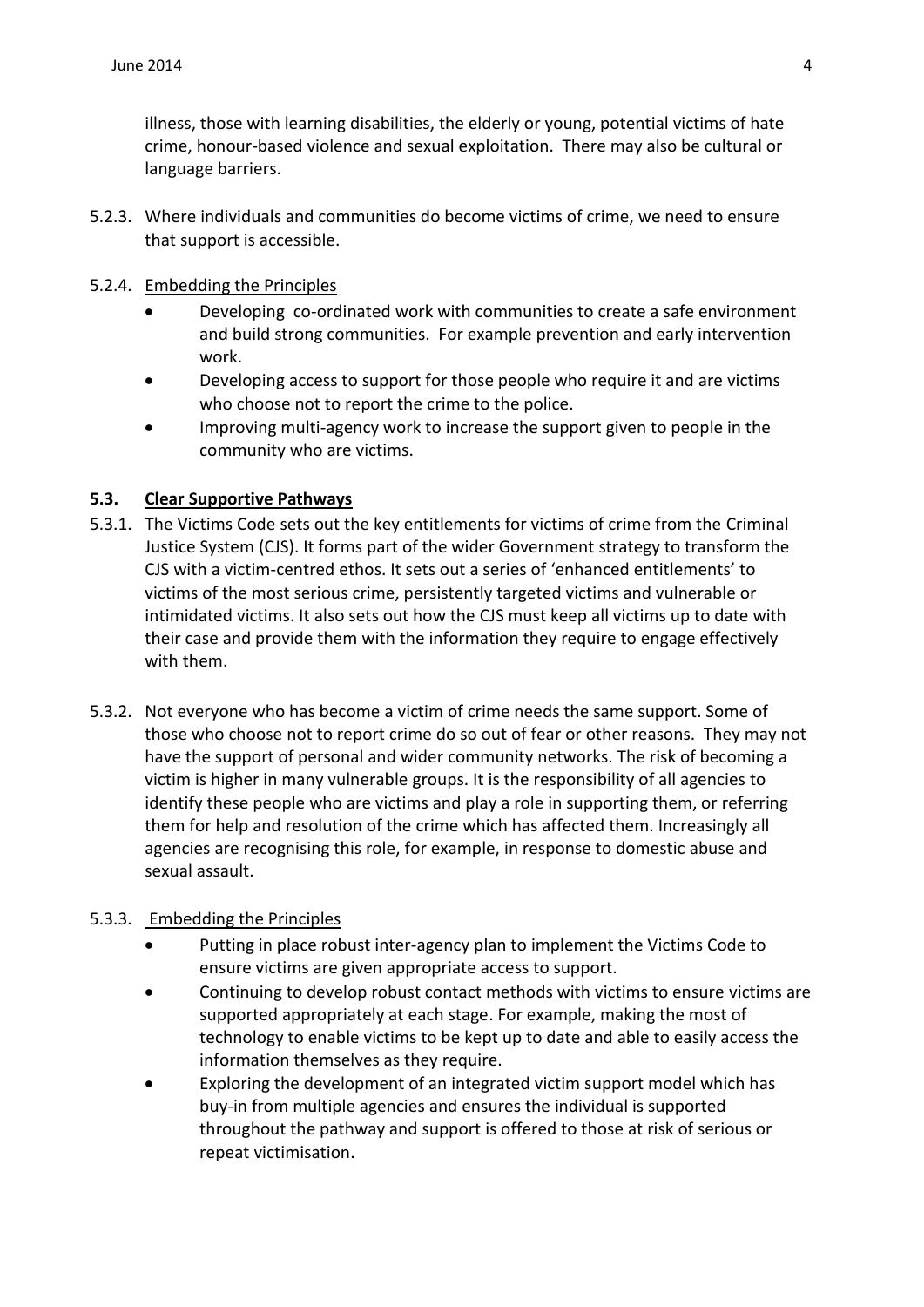# **5.4. Integrated support for victims who have suffered or are at risk of serious harm, or have substantial needs**

- 5.4.1. Victims' needs are complex, dynamic and wide ranging and this is reflected by the breadth of support services available. Responses should be tailored to the individual rather than crime type.
- 5.4.2. 'Getting it right for Victims and Witnesses' reinforces the importance of the eight categories of need (see [2.2\)](#page-0-0) in which service providers should aim to help victims of crime achieve improvements in their life following the offence.
- 5.4.3. Information from Victim Support shows crime can have a profound impact on people. The needs of those who received additional face to face support was wide ranging with:
	- 70 per cent of victims saying the crime affected their health and wellbeing
	- 78 per cent of victims saying the crime affected their confidence
	- 43 per cent of victims saying the crime affected their housing
	- 51 per cent of victims saying the crime affected their relationships and social life
	- 35 per cent of victims saying the crime affected their work and study
	- 53 per cent of victims saying the crime affected them financially
- 5.4.4. Victims can need support in a number of different areas of their life following a crime. This requires an integrated system of support for victims to ensure that they are enables to cope and recover.
- 5.4.5. For some groups, such as those who experience domestic abuse or sexual assault, support services are increasingly co-ordinated for example through the Multi Agency Risk Management model. But this is not always the case. Hertfordshire needs to learn from the successful Integrated Offender Management model (which works with offenders to in turn reduce the number of victims) to develop an Integrated Victim Management Model over the coming years as we work with multiple agencies to develop a more victim-centred criminal justice system.

# 5.4.6. Embedding the Principles

- Developing an integrated victim management approach where care is tailored to the need of the individual, rather than a crime type
- Learning from best practice within the county and nationally to develop an Integrated Victim Management Model, working with multiple agencies to develop a more victim-centred criminal justice system.

# **6. Summary**

- 6.1. This paper sets out the PCC's vision and proposed timescales for the commissioning of local services. The intended outcomes of the commissioning approach in Hertfordshire are that:
	- Victims of crime are supported to cope and recover (not just those who report crime);
	- Resources for supporting victims are managed efficiently and effectively;